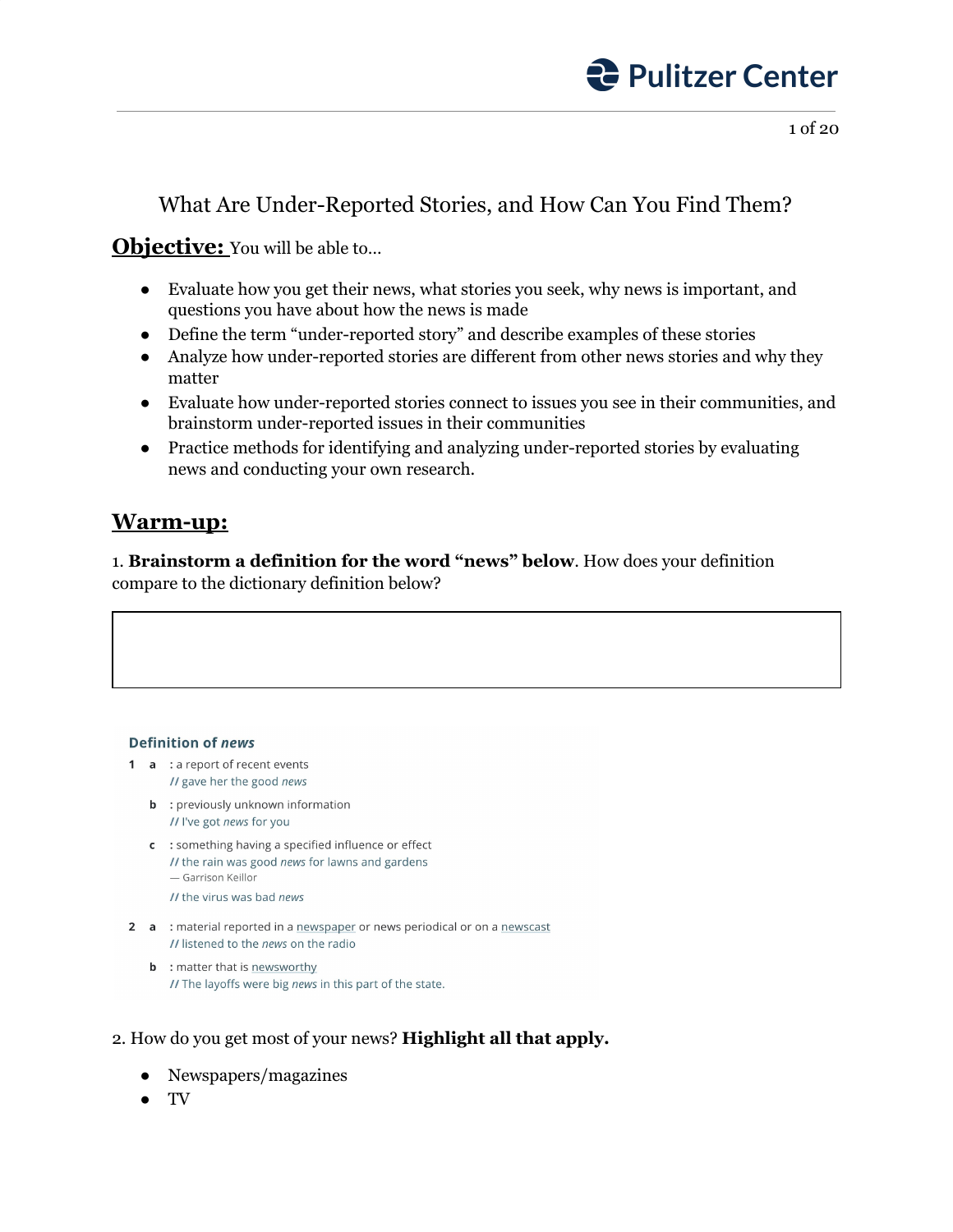2 of 20

- Internet/apps
- Radio
- Other

3. News outlets publish their news using all the different methods above. **Make a list:**

Which news outlets (newspapers, tv shows, websites, etc.) do you check to get your news?

-

-

-

-

-

-

a. Compare your answers with this [list](https://www.journalism.org/2011/05/09/top-25/) from the Pew Research Center of the most widely read news websites in 2010! What are examples of stories you would see on the news? **Write a few below**.

4. Imagine you met someone today who has not looked at the news in over a week. Based on what you have heard about in the news over the last week, **write your responses to the following**:

| What are the top three things a person needs<br>to know about what is happening in the world<br>this week? |  |
|------------------------------------------------------------------------------------------------------------|--|
| How did you learn about these issues?                                                                      |  |
| 5. Respond to the following:                                                                               |  |

| What stories do you see the most in the news? |  |
|-----------------------------------------------|--|
|                                               |  |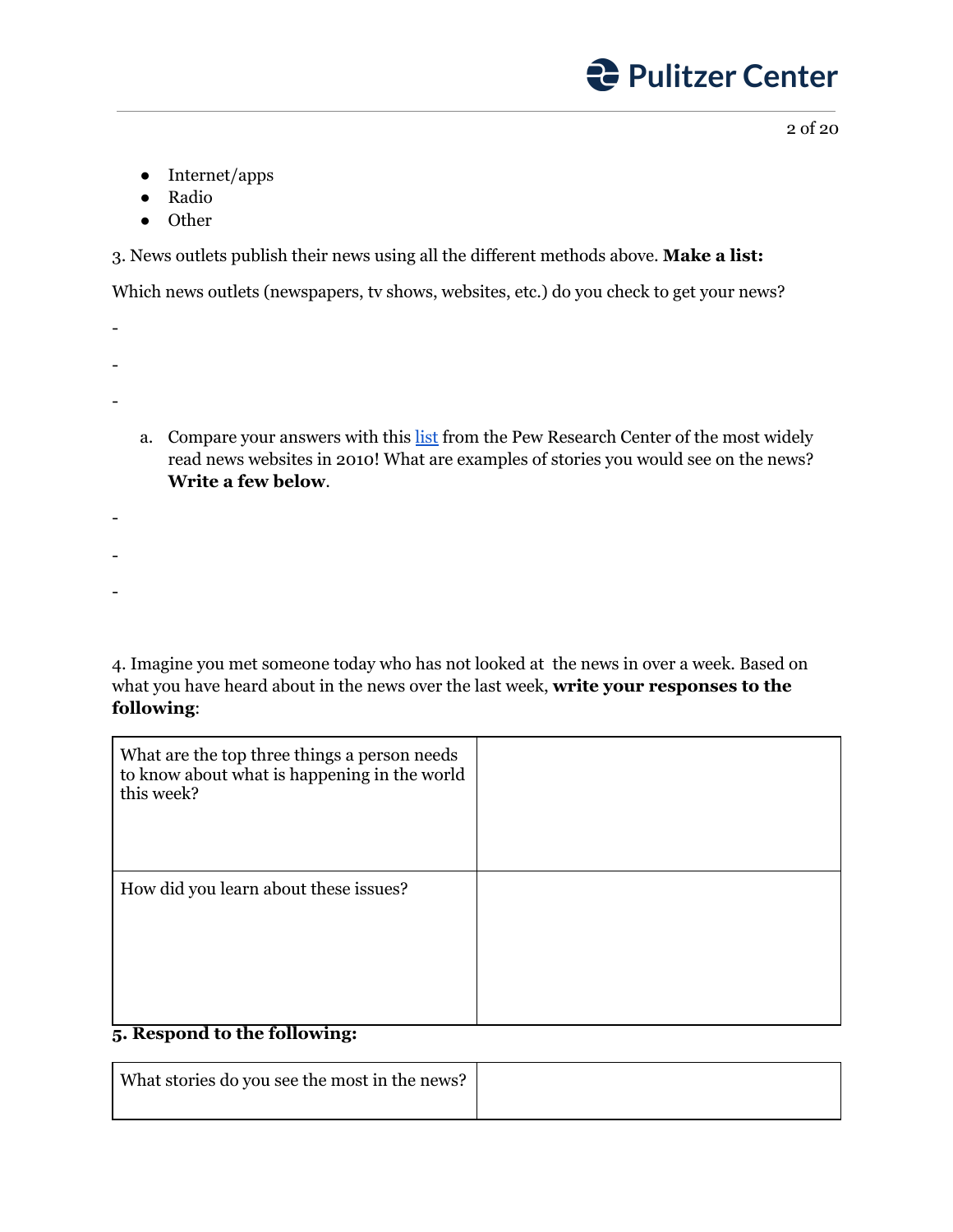3 of 20

| How might the stories you chose differ from<br>someone else in your class? Or in your<br>family? Or from someone in another part of<br>the world? |  |
|---------------------------------------------------------------------------------------------------------------------------------------------------|--|
| What is something that you think is<br>important, but that you don't see much about<br>in the news?                                               |  |
| Why do you think news outlets choose to<br>feature some stories more than others?                                                                 |  |

5. An **under-reported story** is a news story that doesn't get as much attention in the news. Predict:

- a. Look back to your responses for question 5. Why do you think news outlets are focusing on these stories, and not others?
- b. Why are some news stories receiving less attention? Try to think of at least three reasons!
- -
- -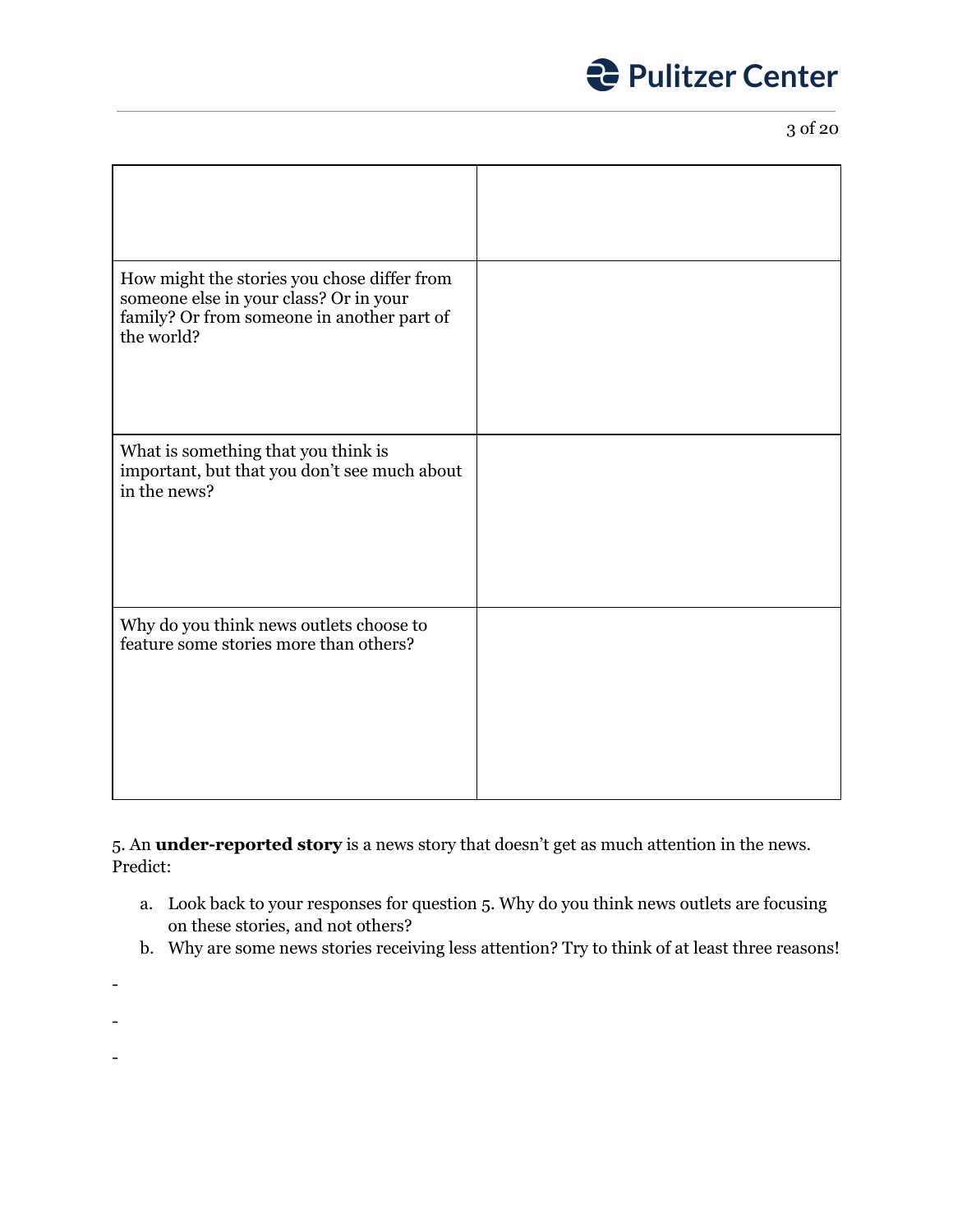4 of 20

7. The Pulitzer Center is a nonprofit organization that is dedicated to supporting under-reported stories. The Center supports projects in over 100 news outlets every year on a wide range of topics. Review this [video](https://youtu.be/jQ6czV4e7pc) below, which features Pulitzer Center editors and journalists, and compare your predictions about why some stories receive less attention to their response.

8. After viewing the video, write your responses to the questions below:

| According to the speakers in the video, what<br>is an under-reported story?                                                         |  |
|-------------------------------------------------------------------------------------------------------------------------------------|--|
| How are under-reported news stories<br>different from other news stories? Reference<br>examples from the video in your description. |  |
| How can you find under-reported stories, in<br>the news and in your own communities?                                                |  |

### **Introducing the Skill: Finding and Evaluating Under-reported Stories**

If under-reported stories communicate issues that don't get a lot of attention, how do journalists find these stories in the first place? Where do they look? Who do they talk to? What kinds of questions do they ask themselves to decide if they want to pursue a story? In this lesson you will explore these questions by connecting with members of the editorial team at the Pulitzer Center, a nonprofit that raises awareness of under-reported global issues through direct support for quality journalism across all media platforms and a unique program of education and public outreach.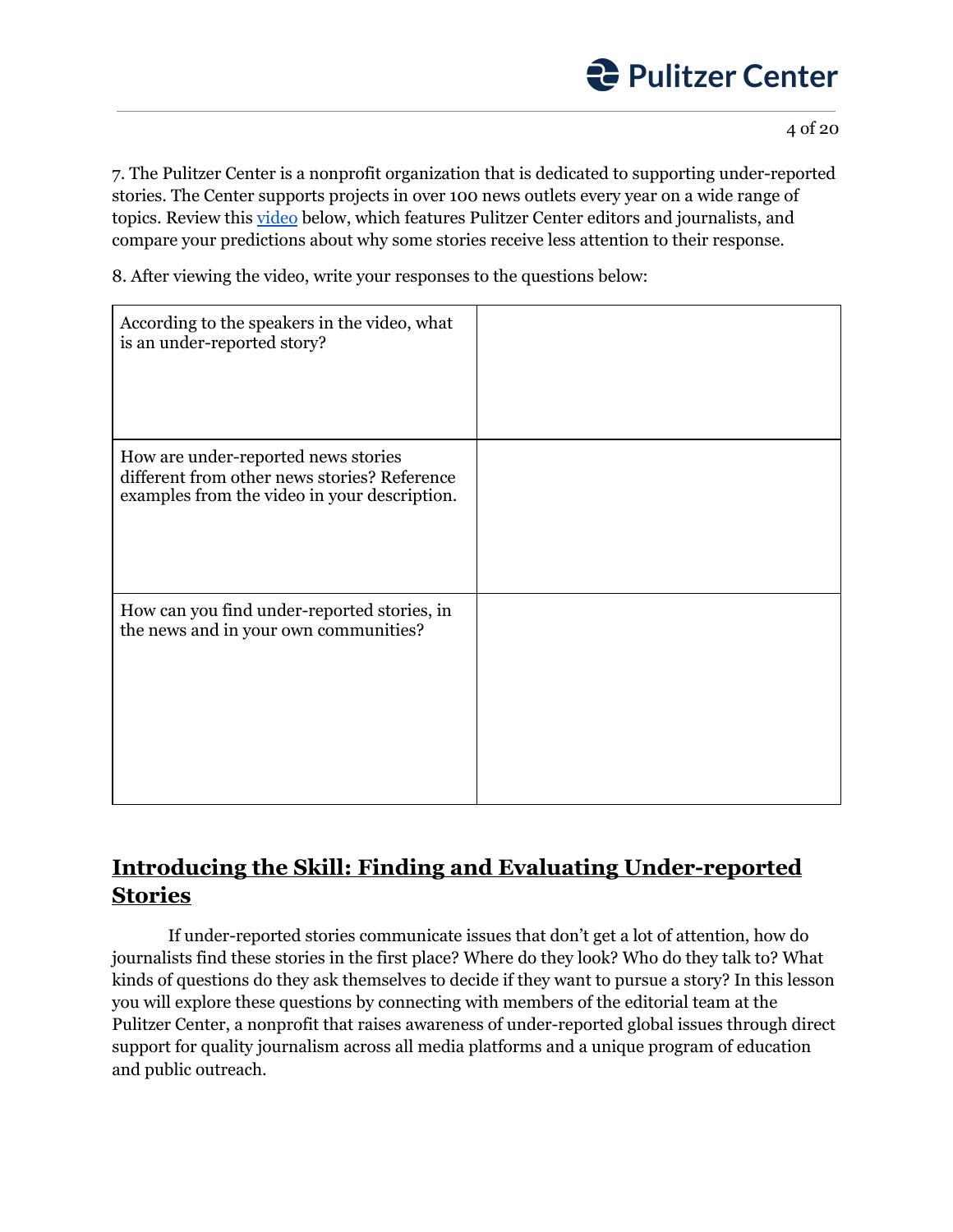5 of 20

In this video, Pulitzer Center's Managing Director Nathalie Applewhite and Executive Editor Marina Walker Guevara describe three ways to find under-reported stories that interest you. Watch the [video,](https://youtu.be/5Fez7XtjFOQ) and evaluate how journalists use the following strategies to find under-reported stories:

- **● Analyze news and question what is missing**
- **● Talk to people about issues that matter to them**
- **● Observe the people and places around you, and get curious**

After watching the video, **write your responses to the following questions**:

| What questions can you ask yourself while<br>watching the news to start noticing<br>under-reported stories?                                                                                         |  |
|-----------------------------------------------------------------------------------------------------------------------------------------------------------------------------------------------------|--|
| What is an example of an under-reported<br>story investigated by a Pulitzer<br>Center-supported journalist in response to<br>the novel coronavirus? Why is this story<br>considered under-reported? |  |
| What questions can you ask someone in your<br>life to identify an under-reported story?                                                                                                             |  |
| What was journalist Daniella Zalcman<br>researching before she learned about the<br>impacts of Canada's Indian residential school<br>program?                                                       |  |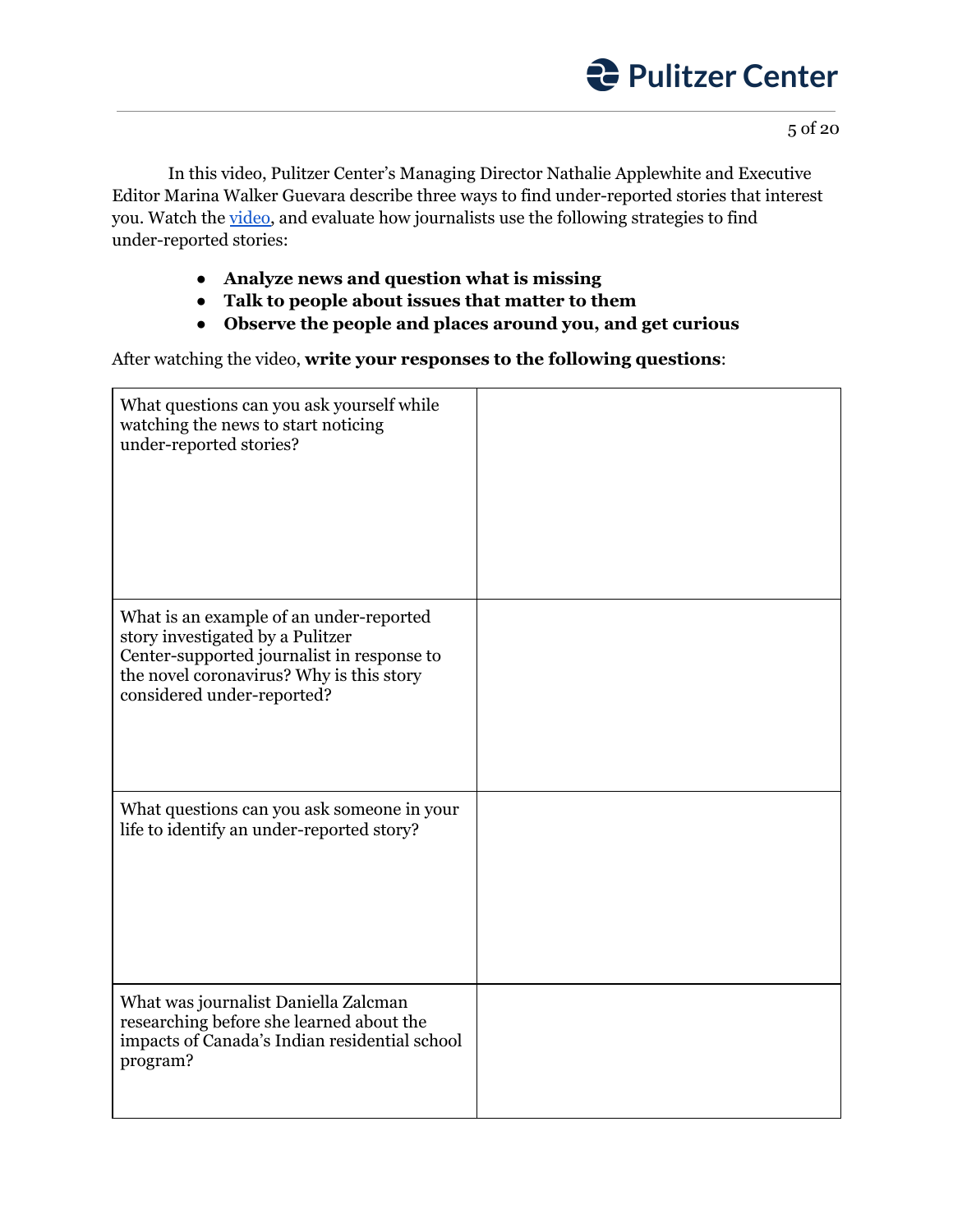6 of 20

| What questions can you ask yourself while<br>observing your immediate environment to<br>begin identifying under-reported stories?  |  |
|------------------------------------------------------------------------------------------------------------------------------------|--|
| What did journalist Sim Chi Yin observe in<br>Beijing, and how did that inspire her<br>photography project, "Beijing's Rat Tribe?" |  |
| Which story cited in the video would you be<br>most interested in exploring further, and<br>why?                                   |  |
| Which strategy would you most like to try to<br>begin finding under-reported stories in your<br>community?                         |  |

### **Read and Analyze: How do you find and analyze under-reported stories?**

The articles below were referenced by the editors in the video. Select one to read, and find the the associated PDF:

● "Health Care Workers Seek to Flatten [COVID-19's](https://pulitzercenter.org/reporting/health-care-workers-seek-flatten-covid-19s-second-curve-their-rising-mental-anguish) 'Second Curve' --Their Rising Mental [Anguish"](https://pulitzercenter.org/reporting/health-care-workers-seek-flatten-covid-19s-second-curve-their-rising-mental-anguish) by Rodrigo Pérez Ortega for *Science Magazine*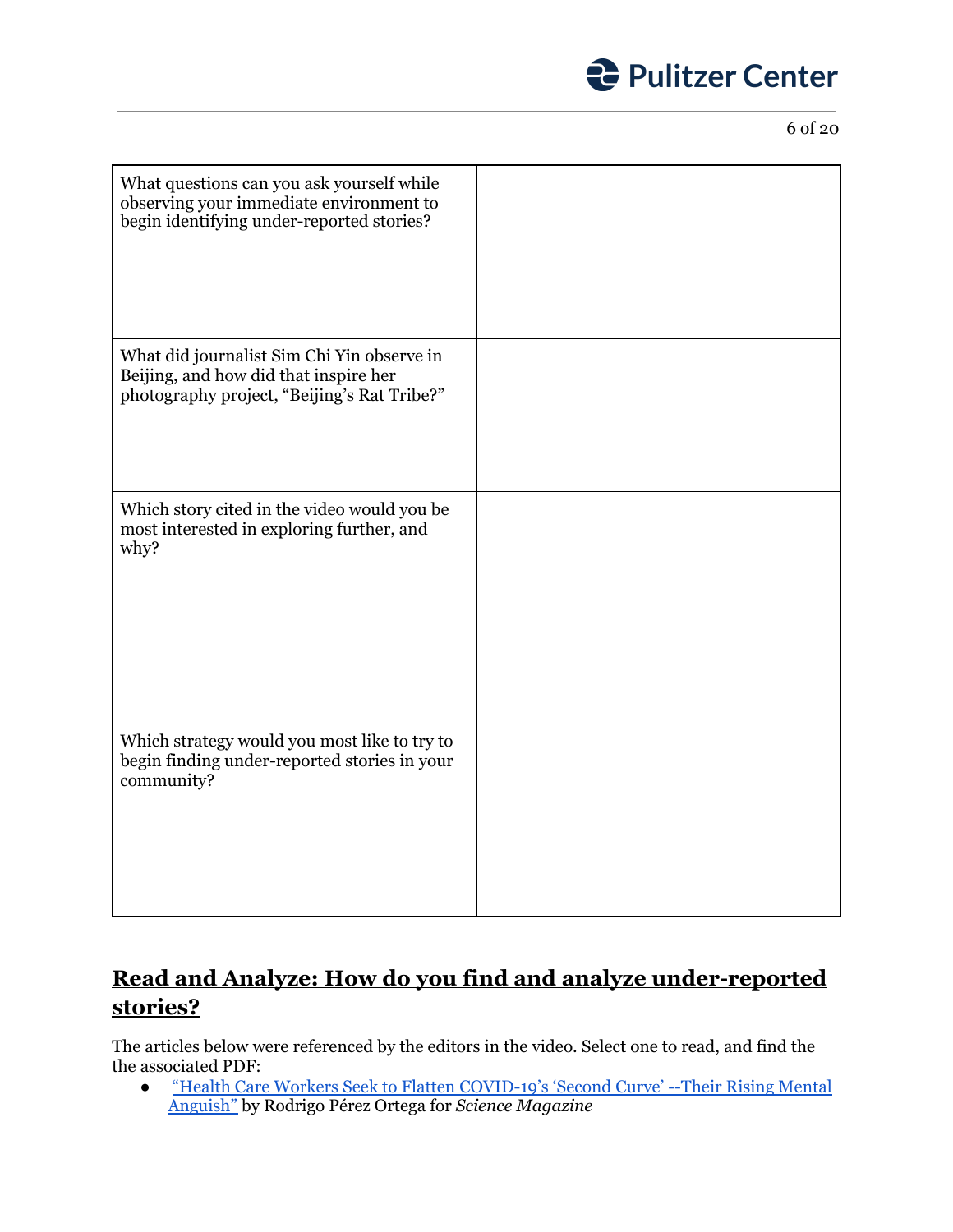

- ["](https://ojo-publico.com/1796/el-bus-que-nunca-llega-los-migrantes-varados-en-lima?fbclid=IwAR28C8isQ6DT6U2hK-j3f0XfPH6-ILo0GBemOTgBzsz3pdf5ovK8KDyn6R4)El bus que nunca llega: Los [migrantes](https://ojo-publico.com/1796/el-bus-que-nunca-llega-los-migrantes-varados-en-lima?fbclid=IwAR28C8isQ6DT6U2hK-j3f0XfPH6-ILo0GBemOTgBzsz3pdf5ovK8KDyn6R4) varados en las calles de Lima tomada por la [pandemia"](https://ojo-publico.com/1796/el-bus-que-nunca-llega-los-migrantes-varados-en-lima?fbclid=IwAR28C8isQ6DT6U2hK-j3f0XfPH6-ILo0GBemOTgBzsz3pdf5ovK8KDyn6R4) by Musuk Nolte for *Ojo Brujo* (spanish)
- "Pictured with their Past: Survivors of Canadas' 'Cultural [Genocide"](https://pulitzercenter.org/reporting/pictured-their-past-survivors-canadas-cultural-genocide-speak-out) Speak Out" by Daniella Zalcman for *National Geographic*
- ["](https://pulitzercenter.org/reporting/beijings-rat-tribe-chinese-dream-goes-underground#slideshow-2)Beijing's Rat Tribe: The Chinese Dream Goes [Underground"](https://pulitzercenter.org/reporting/beijings-rat-tribe-chinese-dream-goes-underground#slideshow-2) by Sim Chi Yin for *Foreign Af airs*

### 1. After reading, **use the following questions to analyze the story you selected**:

| What details stood out to you from the story<br>the journalist reported? Use these details to<br>write a 3-5 sentence summary of the story. |  |
|---------------------------------------------------------------------------------------------------------------------------------------------|--|
| Why do you think this qualifies as an<br>under-reported story?                                                                              |  |
| Why is this story important? What<br>connections can you make between this story,<br>and issues/people/places in your own<br>community?     |  |

### **Practice: Find under-reported stories from where you are right now!**

Use the exercises below to develop ideas for under-reported stories that you could investigate on your own. You may choose **ONE** to do.

### **1. Analyze news and question what is missing**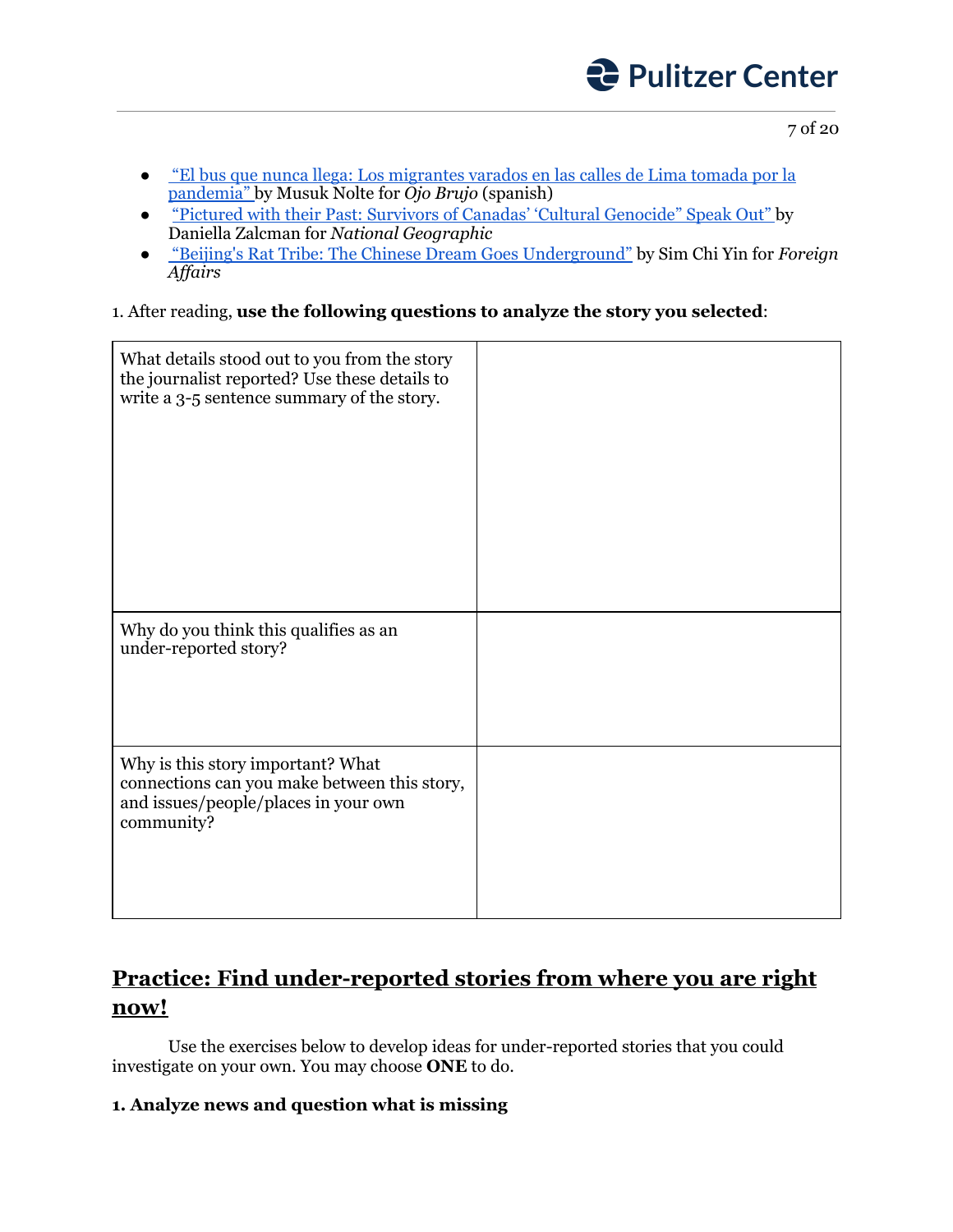

a. Review the front page(s) of a newspaper, a homepage of an online news site and an episode of a television news program. As you read/watch, make a list of the stories that received the most coverage.

-

-

-

b. Pick one issue highlighted on the news, and use the following questions to identify an idea for an under-reported story connected to that issue.

| What is happening, and why?                                        |  |
|--------------------------------------------------------------------|--|
| Who is affected, and why?                                          |  |
| Who might be affected, but is not represented<br>in these stories? |  |
| What do these issues look like in my<br>community?                 |  |

- c. Write a 3-5 sentence description below of your story idea that answers the following questions:
	- What is the under-reported story you want to investigate?
	- Why do you think this story is important?
	- How would you research this story? Consider the following as you outline your plan: *What online sources could you use to learn more? Who could you interview? Who is connected to this issue and how? What places might you visit to see the causes and impacts of this issue for yourself?*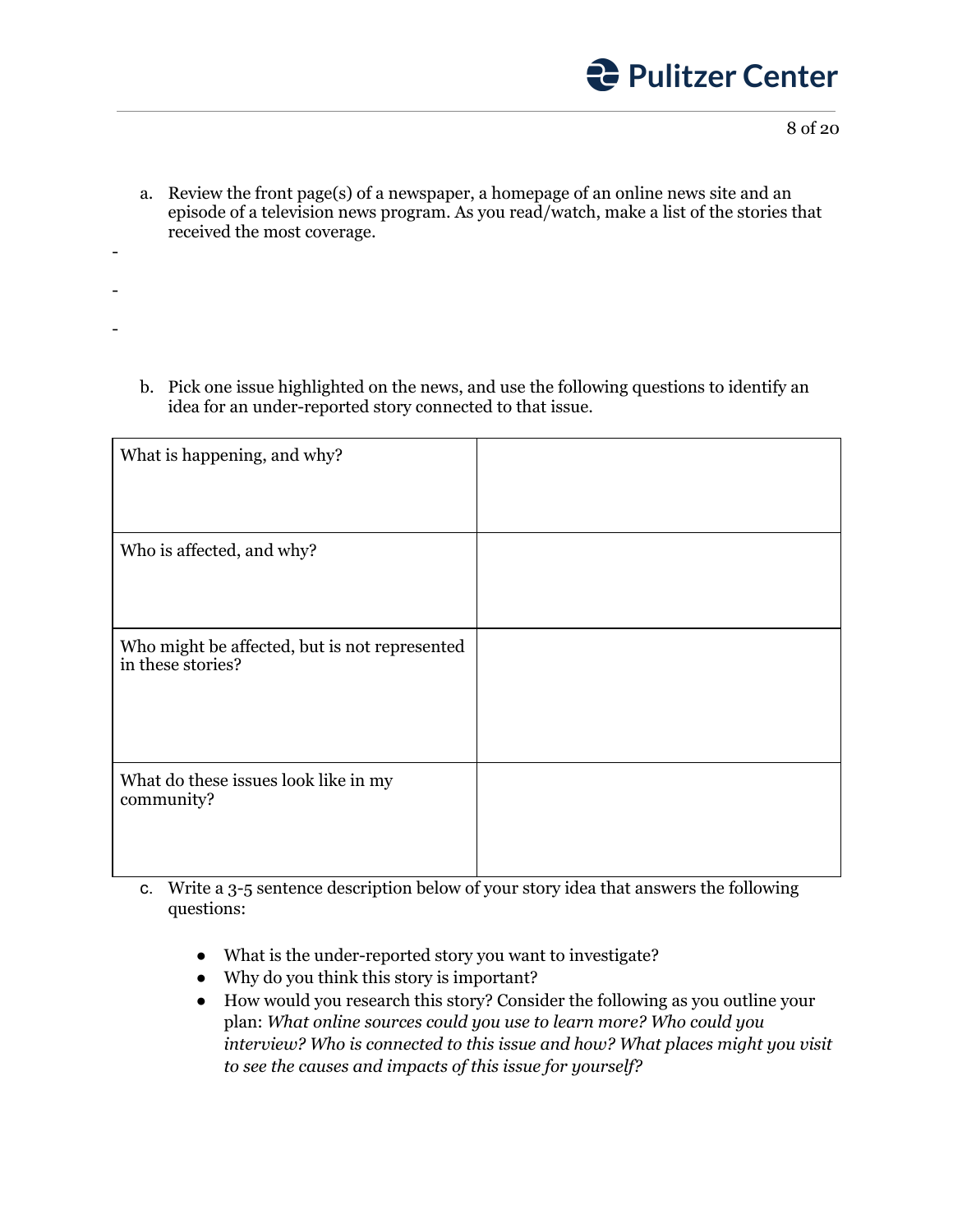

### **2. Talk to people about issues that matter to them**

- a. Make a list of people you have seen in the last week. Consider, who do you want to know more about?
- -

-

- -
- b. Pick one or two people who you feel comfortable talking with, and use the following questions to guide your conversation:
	- What issues are important to you, and why?
	- What issues are impacting the people you know, and how?
- c. Use your interviews to identify an idea for an under-reported story. Write a 3-5 sentence description of your story idea below that answers the following questions:
	- What is the under-reported story you want to investigate?
	- Why do you think this story is important?
	- How would you research this story? Consider the following as you outline your plan:*What online sources could you use to learn more? Who could you*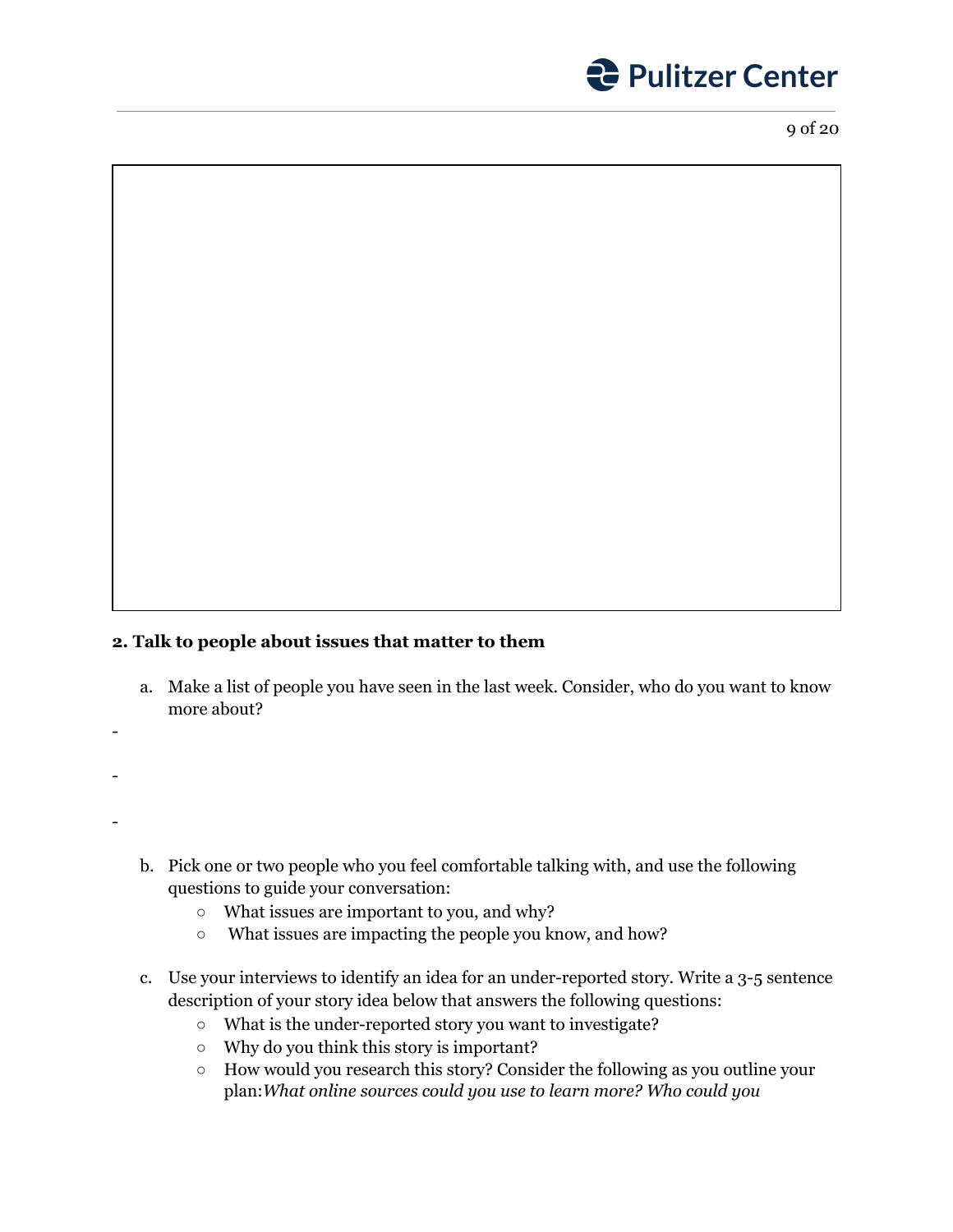

*interview? Who is connected to this issue and how? What places might you visit to see the causes and impacts of this issue for yourself?*

#### **3. Observe the people and places around you, and get curious**

- a. Make a list of the places that you have seen in the past day.
- -

-

-

- b. Pick one of these places, and use the following questions to come up with an idea for an under-reported story that you could investigate on your own:
	- What doesn't make sense to you?
	- What do you see that feels unfair or confusing?
	- What do you want to know more about?
- c. Write a 3-5 sentence description below of your story idea that answers the following questions:
	- What is the under-reported story you want to investigate?
	- Why do you think this story is important?
	- How would you research this story? Consider the following as you outline your plan.*What online sources could you use to learn more? Who could you interview? Who is connected to this issue and how? What places might you visit to see the causes and impacts of this issue for yourself?*